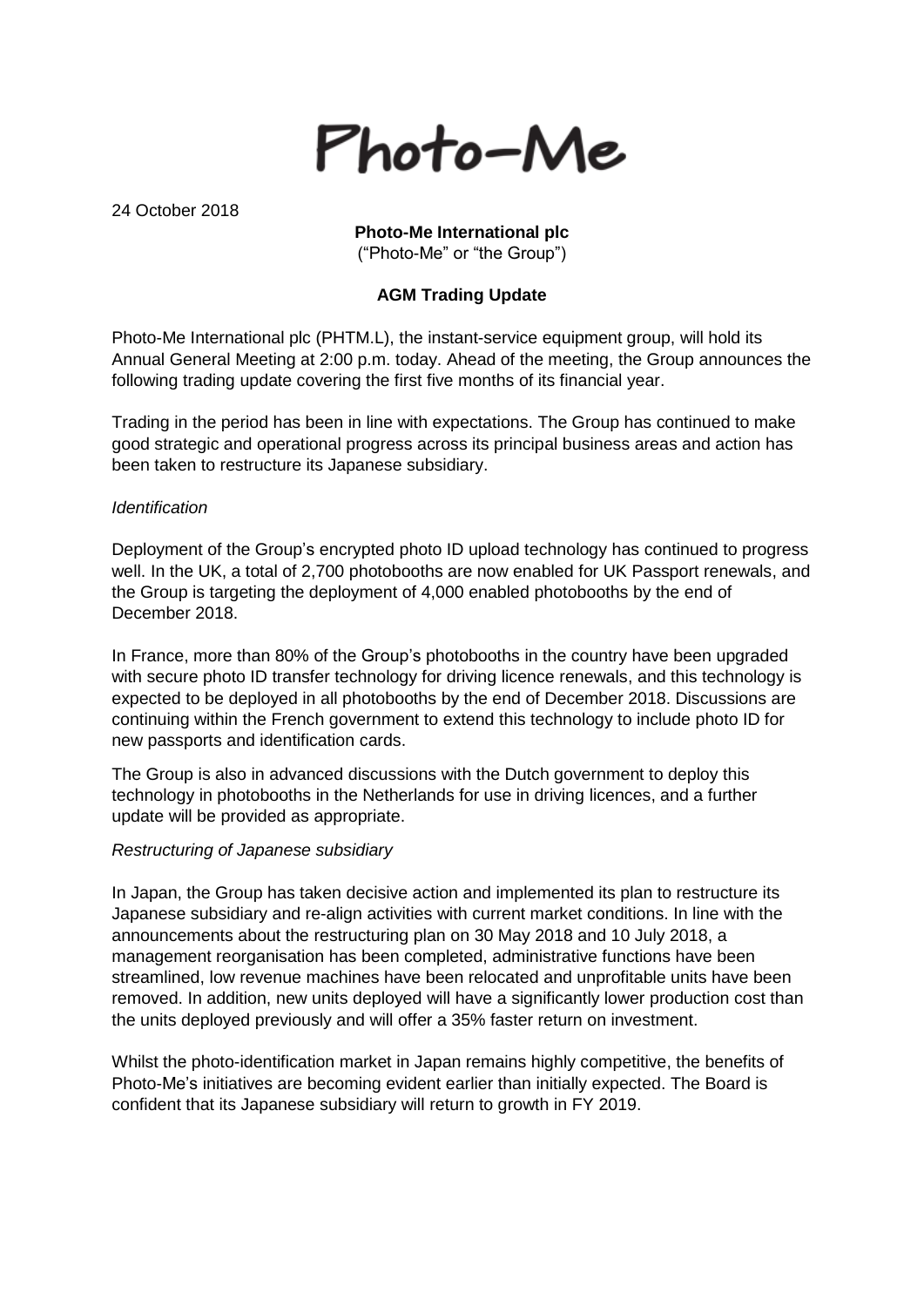## *Laundry*

The expansion of Laundry operations, both organically and by acquisition, remained a key focus in the period, with the Group still on track to deploy its target of 6,000 units (owned and sold) by 2020.

For the first time, the Group expanded its Laundry services presence beyond the UK in May 2018, with the acquisition of La Wash Group, a leader in the Spanish laundry franchise market. The Group expects to benefit from a £0.7 million contribution from La Wash in FY2019.

Expansion of Revolution laundry operations has continued strongly, particularly in Portugal, Ireland and France, and there has been good expansion the UK. The Group is investigating deployment of Laundry operations into Germany where it has existing presence, and Italy.

#### *Kiosks*

The kiosk market is stable and has continued to perform as expected. In line with plan, the Board expects Photo-Me Retail to be profitable in FY 2019 as the benefits from the actions taken last year come through.

The Group will continue to opportunistically expand its kiosk presence and will present innovative products based on direct connectivity with smartphones.

#### *Innovation*

Investment in new technologies and products is ongoing. The first banking booth, which will provide front-end retail banking services to customers, will be piloted in Paris before the end of October in collaboration with Anytime, a Belgium Fintech company.

## *Looking forward*

The Group remains focused on driving profitability across its existing estate and using the steady cash flows generated to invest in future growth, through the expansion of both its geographical footprint and developing new and complementary products

The Board has swiftly addressed the issues in Japan to recalibrate the Group's operations to the more challenging market conditions in the country. The Board is confident this business will return to growth in FY 2019.

The Board maintains its guidance for the full-year results. Results for H1 2019 will be in line with those for the corresponding period in the prior year, excluding an exchange gain and a favourable commercial litigation outcome in H1 2018.